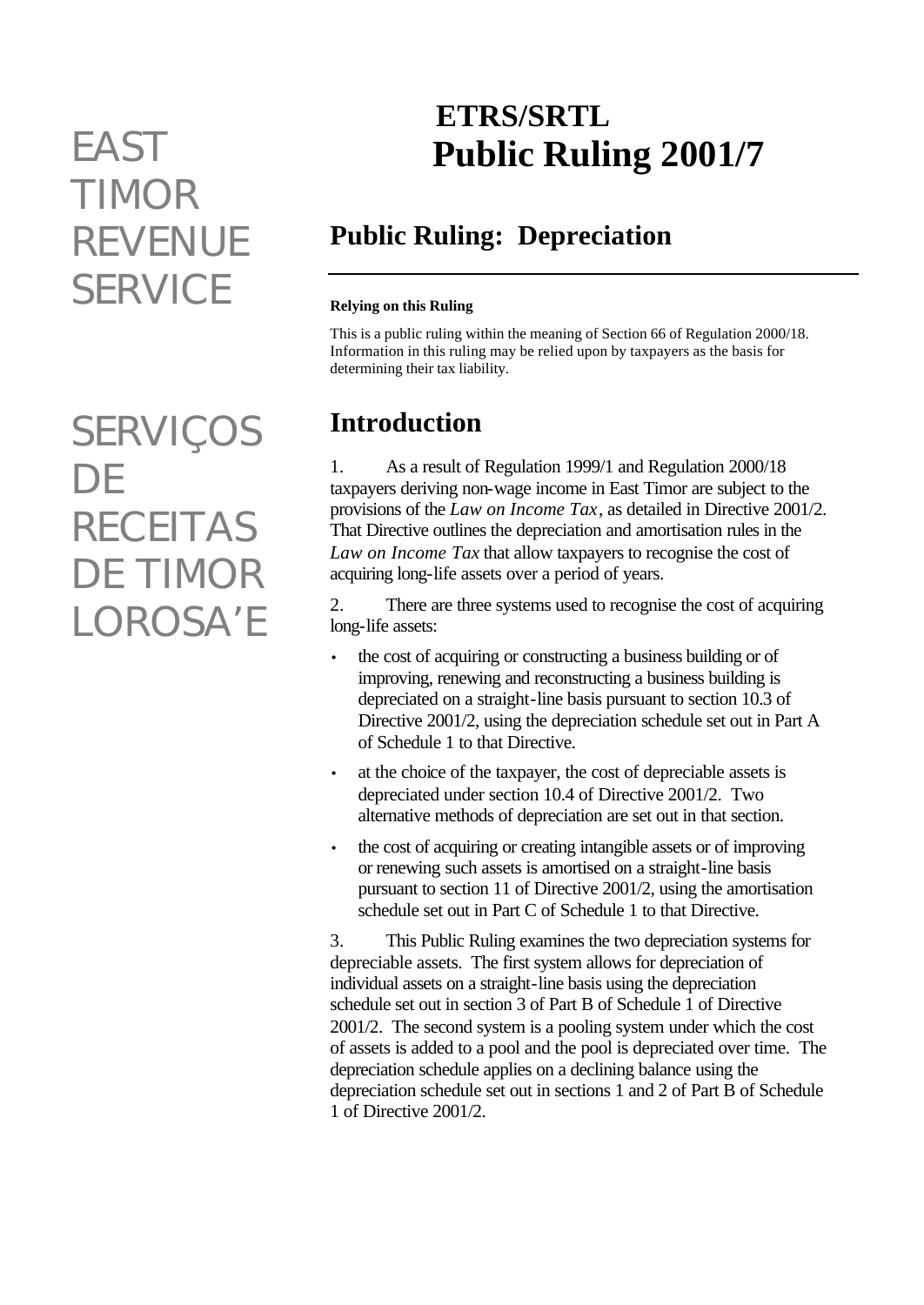Page 2 of  $\overline{8}$ 

### **What is a depreciable asset?**

#### 4. A depreciable asset is defined in section 10.12 of Directive 2001/2 as follows:

"depreciable asset" means any tangible movable property of a taxpayer that:

- (a) has a useful life exceeding one year;
- (b) is likely to lose value as a result of wear and tear, or obsolescence; and
- (c) is used wholly or partly in the conduct of taxable business activities.

5. A key element of the definition is that the property be used "in the conduct of taxable business activities". The term "taxable business activities" is defined in section 1 of Directive 2001/2 as "business activities giving rise to income". This means that a depreciable asset must be used in an income-earning activity. An asset that is used solely for personal or recreational reasons, for example, will not be a depreciable asset.

6. In most cases, the person who is allowed a depreciation deduction will be the person who owns a depreciable asset or business building unless the asset is subject to a finance lease. In these circumstances, the lessee is deemed to have purchased the asset (section 15.1 of Directive 2001/2). If the owner is not allowed depreciation deductions but another person uses and controls the asset or building, the person who uses and controls the property is entitled to depreciation deductions for the cost of the asset or building. The cost of an asset or building would not include rental payments. Accordingly, a person who rents an asset or building could not claim any depreciation deductions even though that person may "use and control" the asset or building.

Example 1:

Samuel Harada claims to have title to a commercial building in Dili. There is a dispute over title, however, as the Gomez family, which had a shop on the property prior to 1975, also claims title in the property. Samuel has invested \$10,000 to repair the badly damaged building and now operates a grocery store in the building. While the Gomez family is seeking compensation or title through a legal action in the East Timor courts, Samuel has the use and control over the building he has repaired. Samuel would be allowed depreciation deductions for the cost of rebuilding the building.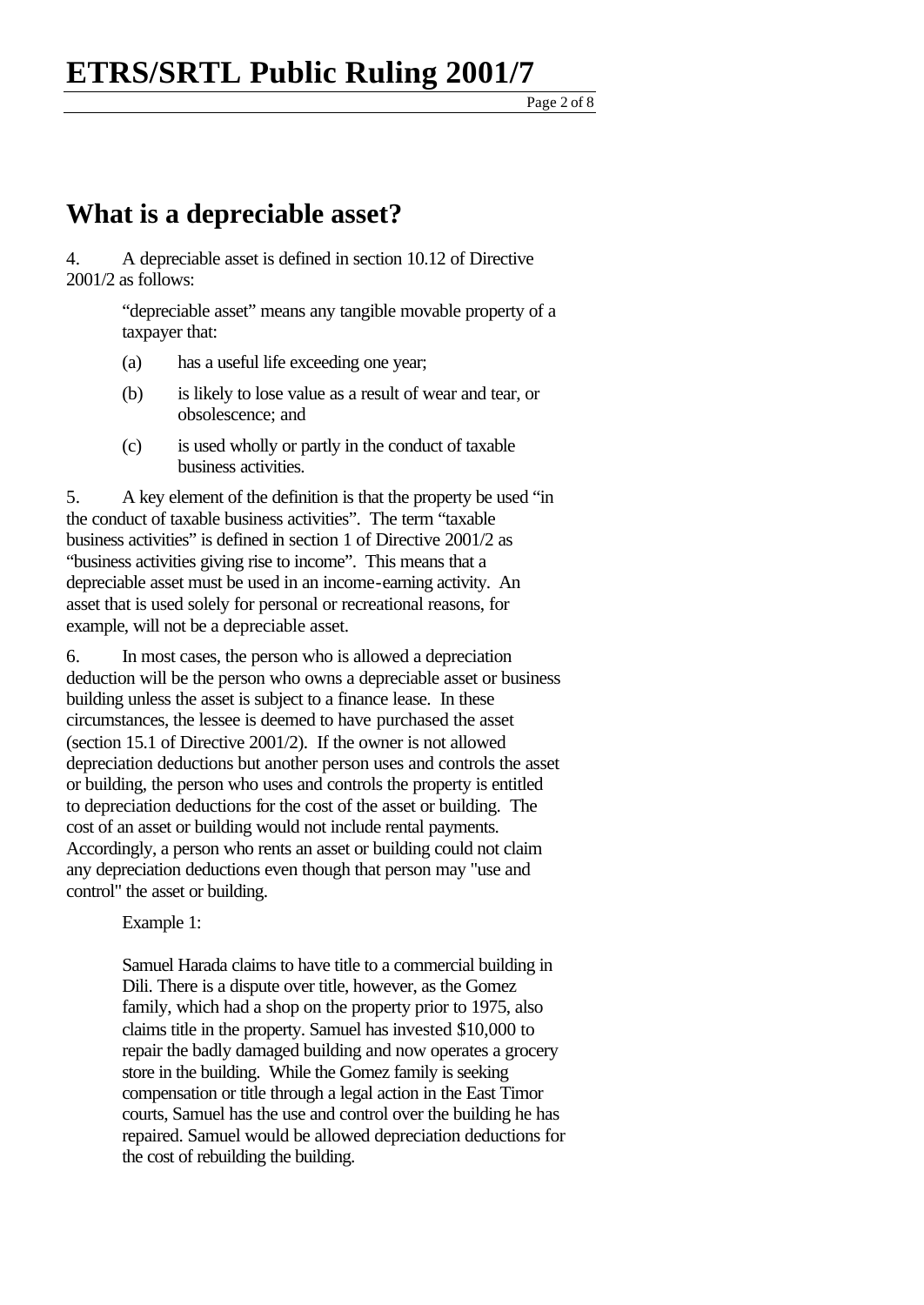### **Determining the "useful life" of assets**

7. Whether depreciable assets are depreciated on an individual asset basis or using the pooling system, the period over which they are depreciated will depend on their useful life. The useful life of an asset is determined by the Commissioner (section 4 of Part B of Schedule 1 of Directive 2001/2). A schedule of the Commissioner's determinations of useful lives for depreciable assets are set out in ETRS/SRTL Public Ruling 2001/8.

### **Depreciating individual assets**

8. As noted earlier, taxpayers may elect to depreciate assets on an asset-by-asset basis or by using a "pooling" system. If assets are depreciated on an individual basis, the annual depreciation rate is determined under the schedule in section 3 of Part B of Schedule 1 of Directive 2001/2. Individual assets must be depreciated on a "straight-line" basis, meaning that generally equal depreciation deductions are taken each year over the depreciation period.

9. There are two exceptions to the rule in the previous paragraph. First, where an asset is acquired part way through an income year (or disposed of part way through the year), that year's depreciation deduction is pro-rated to reflect the fact that the asset was used or held for the purpose of conducting taxable business activities during part of the year only (section 10.11(d) of Directive 2001/2) . Second, where an asset is used only partly in the conduct of taxable business activities during a tax year, the depreciation is again pro-rated to reflect the partial business use (section 10.11(c) of Directive 2001/2).

10. The key difference between the two pro-ration rules described in the previous paragraph is that the first pro-ration has the effect of deferring a deduction while the second pro-ration has the effect of denying it in the current year and in future years.

#### Example 2:

On December 1, 2001, José Shopkeeper purchased a bicycle for \$400 to use for delivery of goods from his shop. In 2002, his brother visited from Australia. Jose lent the bicycle to his brother for his brother's private use while he stayed in Dili for 40 days.

The Commissioner has determined that a bicycle has a useful life of 1 to 4 years. Applying the depreciation schedule in section 3 of Part B of Schedule 1, ignoring the acquisition part way through a year and the partial private use in 2002, Jose would normally depreciate the bicycle as follows: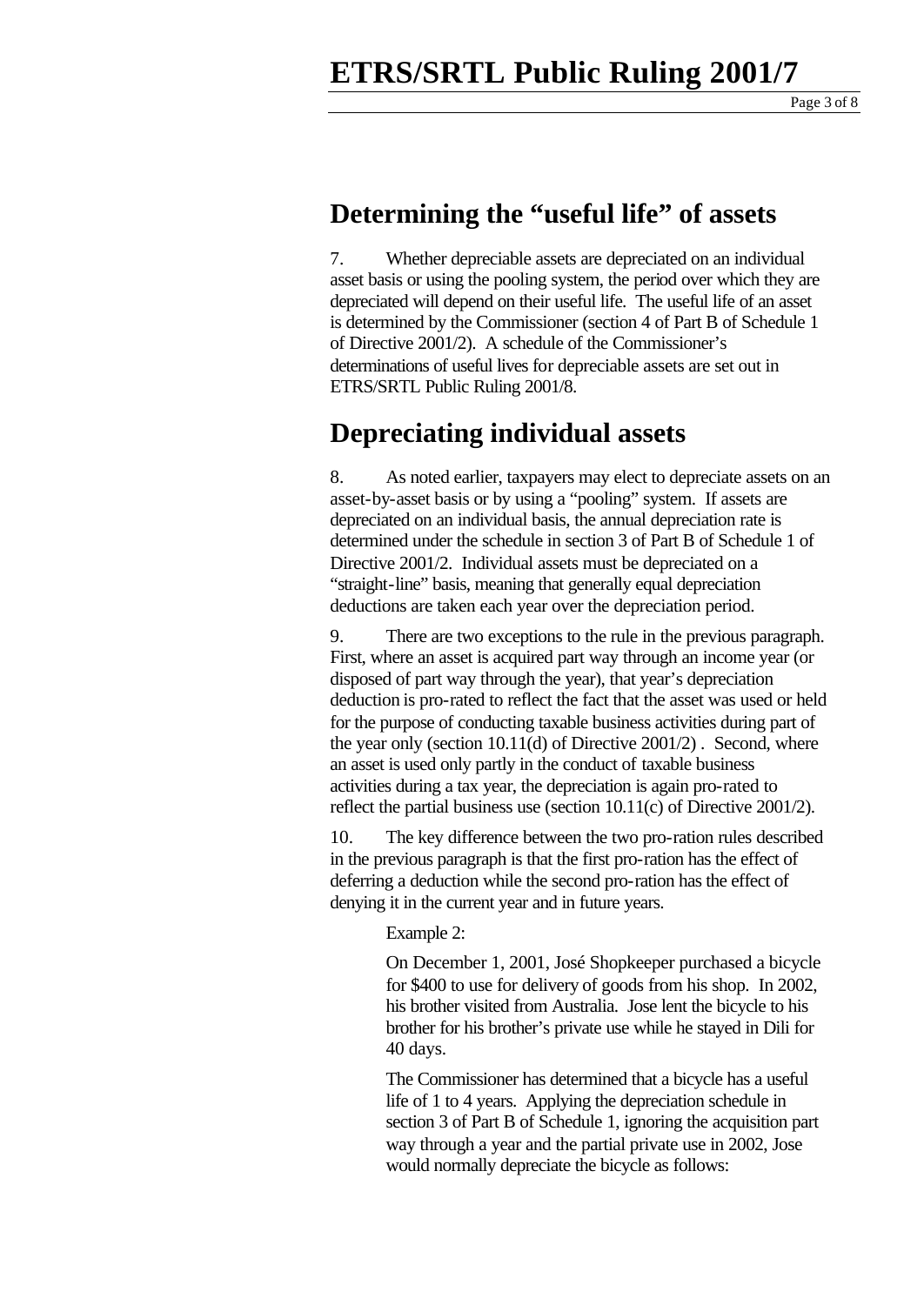Page 4 of 8

| Year:                   |  | 2001 2002 2003 2004     |  |
|-------------------------|--|-------------------------|--|
| Depreciation deduction: |  | \$100 \$100 \$100 \$100 |  |

Applying the two pro-ratio formula, the depreciable deductions allowed to Jose would be as follows:

2001:  $31/365$  days x  $$100 = $8$  (\$8.49 rounded to nearest \$)

2002:  $$100 - ($100 \times 40/365 \text{ days}) = $89 \text{ (rounded)}$ 

2002: \$100

2004: \$100

2005:  $$100 - $8 = $92$  (that is, first year's depreciation not recognised because of the pro-ration for purchase part way though the year)

11. If a depreciable asset or business building is sold or otherwise alienated, the cost of the asset or building is reduced by the depreciation deductions allowed to the person selling the asset.

Example 3:

Anna owns a restaurant. She has a number of assets she uses in the restaurant. The assets were purchased in 2000 for a cost of \$5,000 and in 2000 and 2001, Anna deducted \$2,500 as depreciation of the assets. She replaced the assets in 2002, selling the original assets for \$3,000.

Anna's cost of the assets is reduced from the original cost of \$5,000 by the amount of depreciation deductions taken in respect of the assets (that is, \$2,500), leaving her with a new cost of \$2,500. If she sells the assets for \$3,000, she will have a gain of \$500 which will be included in her taxable income in 2002. She will not claim depreciation deductions for the assets in 2002, although she may claim depreciation deductions for the replacement assets she purchased.

Example 4:

This example uses the same facts as Example 3 except that Anna sells her original restaurant assets in 2002 for \$2,000.

Once again, Anna's cost of the assets is reduced from the original cost of \$5,000 by the amount of depreciation deductions taken in respect of the assets (that is, \$2,500), leaving her with a new cost of \$2,500. If she sells the assets for \$2,000, she will have a loss of \$500. This loss may be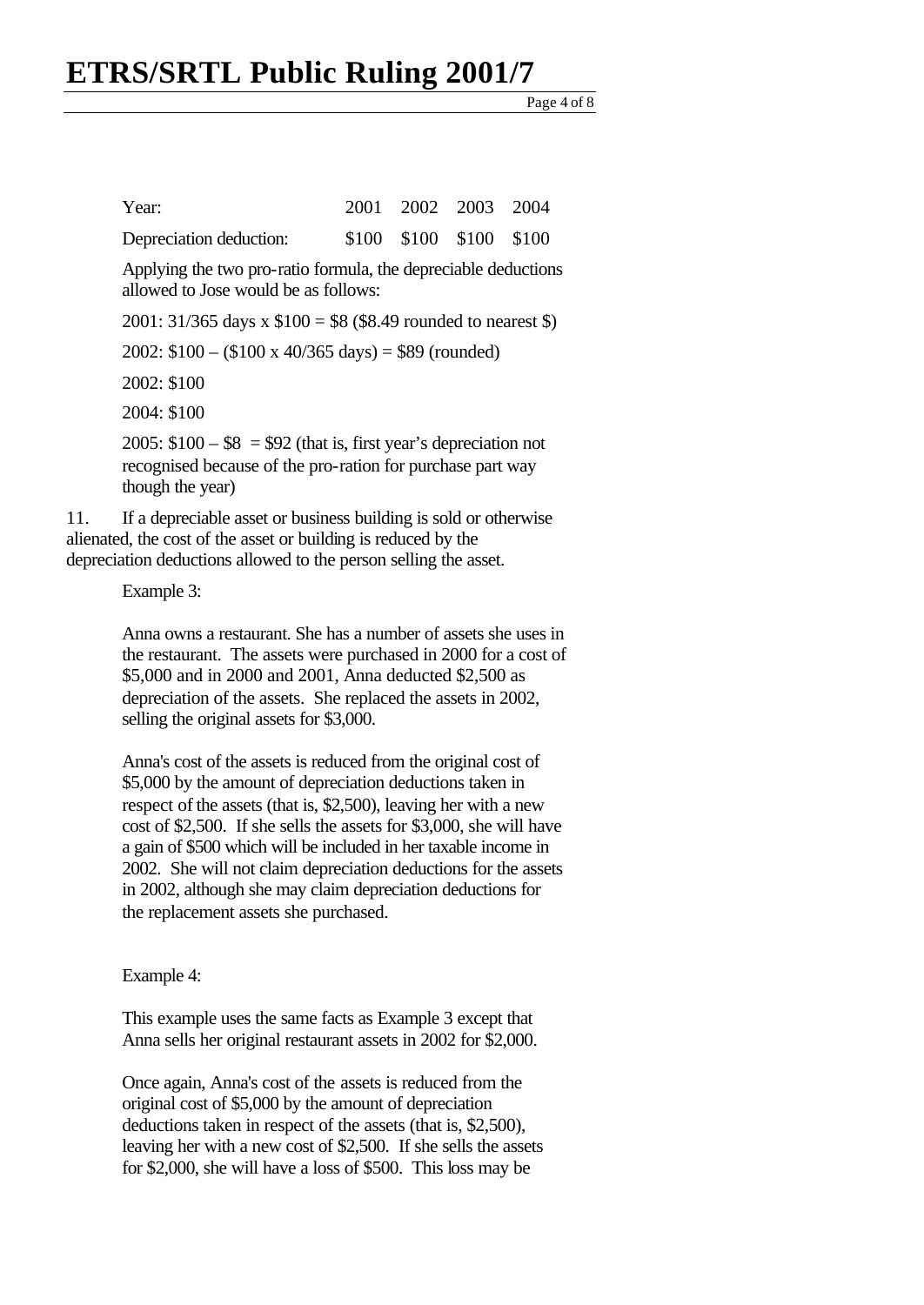Page 5 of 8

deducted as a business expense when calculating her taxable income for 2002.

12. The cost of an improvement, renewal or reconstruction of a depreciable asset that is depreciated on a straight-line basis or of a business building is treated as the cost of a new asset with a useful life equal to the useful life of the asset or building.

Example 5:

In late 2002 Daniel purchased a second-hand truck which he used in his business. In 2003 he fitted a new engine and transmission in the truck. Assuming the costs are in the nature of improvement or renewal rather than costs that would be regarded as repairs and maintenance able to be expensed, then Daniel can depreciate the costs of the replacement engine and transmission on a straight-line basis as if they had a useful life equal to the original useful life of a truck.

### **Depreciating assets using the pooling system**

13. The alternative to depreciating assets individually is to use the pooling system for depreciation. Under this system, the cost of all assets (as well as expenses such as the cost of renewing, improving or reconstructing depreciable assets is added to a pool and the depreciated deduction is calculated by applying a depreciation rate to the "written down value" of the pool rather than applying the rate to each individual asset.

14. The first step to using the pooling system is to establish four pools for assets with different lives. These pools are set out in Part B of Schedule 1 to Directive 2001/2 as follows:

| Pool   | Useful life of assets in the pool |
|--------|-----------------------------------|
| Pool 1 | $1 - 4$ years                     |
| Pool 2 | $5 - 8$ years                     |
| Pool 3 | $9-16$ years                      |
| Pool 4 | more than 16 years                |

15. As assets are acquired, the cost of acquiring the assets is added to the pool for assets with that asset life. Similarly, as expenses are paid to renew, improve or reconstruct assets in a pool, the expenses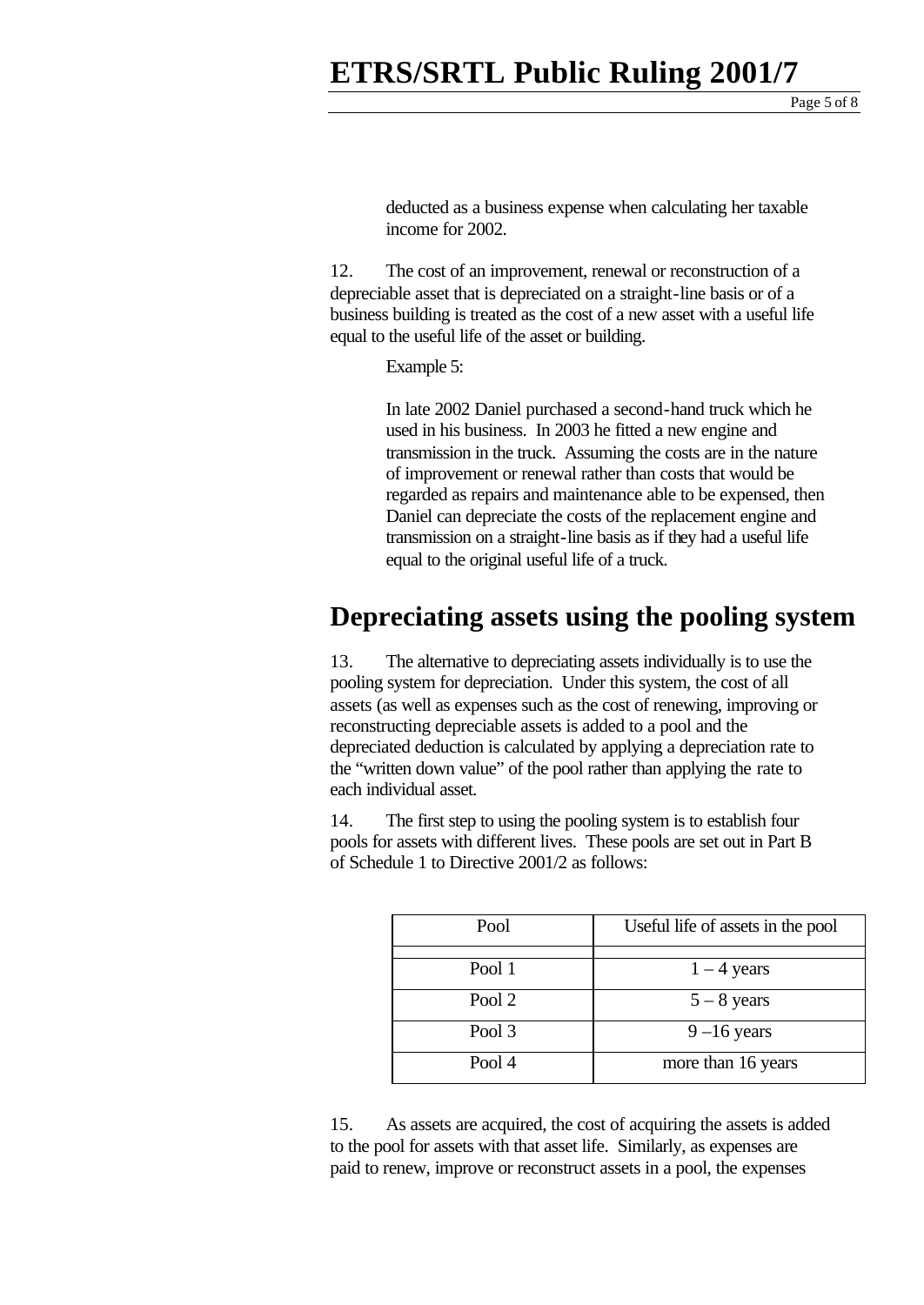Page 6 of 8

are added to that pool. The total value in a pool at any given time is the "written down value" of the pool.

16. The depreciation rate for a pool is applied to the written down value of the pool at the end of the year and the resulting amount is allowed as a depreciation deduction in respect of that pool. The depreciation rates for the four pools are set out in Part B of Schedule 1 to Directive 2001/2:

| Pool   | Depreciation rate |
|--------|-------------------|
| Pool 1 | 50%               |
| Pool 2 | 25%               |
| Pool 3 | 12.5%             |
| Pool 4 | 10%               |

17. As new assets are acquired during the year or the taxpayer pays depreciable expenses in relation to assets already in a pool, the costs of the new assets or depreciable expenses are added to the written down value of the pool. If there is a disposal of an asset in a pool during a year, the amount received for the disposal (for example, proceeds of a sale or insurance proceeds if an asset is destroyed or lost) is deducted from the written down value in the pool. The written down value at the opening of a year is the written down value at the close of the previous year less the depreciation deduction for that previous year.

Example 6:

In 2001, Mirko Seles purchased three assets for \$200, \$500 and \$1,000 which all fell into Pool 2. In 2002, he spent \$200 making an improvement to the third asset. In the same year, he sold the first asset for \$100.

Depreciation deduction in 2001:

- The written down value at the end of the year is  $$200 +$  $$500 + $1,000 = $1,700$
- Depreciation is  $25\% \times \$1,700 = \$425$

Depreciation deduction in 2002:

The opening written down value is \$1,700 (previous year's closing written down value) – \$425 (depreciation allowed in 2001 for the pool) =  $$1,275$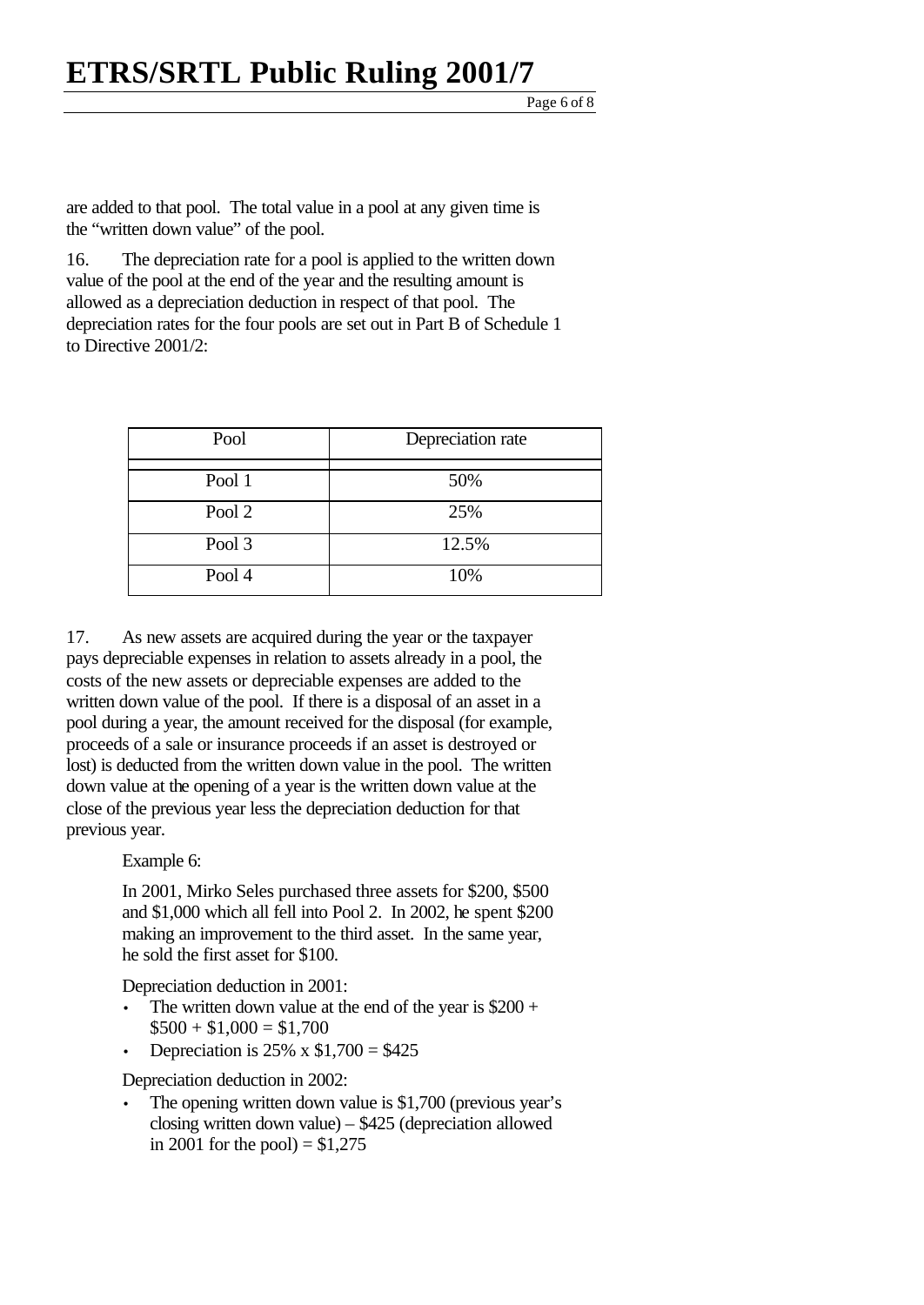- The closing written down value is  $$1,275 + $200$ (improvement expense) – \$100 (amount received for the sale of first asset) =  $$1,375$ .
- Depreciation is  $25\% \times \$1,375 = \$344$  (rounded)

18. The written down value of a pool can never be less than zero. If an asset is sold during the year, the written down value is reduced by the amount received for the asset. If the written down value is a negative number, it is treated as zero and the negative amount is included in income in that year (Directive 2001/2, section 10.6). The written down value of the pool at the start of the following year will be zero, even though assets remain in the pool.

#### Example 7:

Following the events in Example 6, in 2003 the opening written down value for pool 2 is \$1,375 (the written down value at the end of 2002) – \$344 (depreciation allowed in 2002 for the pool) =  $$1,031$ 

In 2003, Mirko changed the nature of his business and sold the third asset in the pool for \$1,200. He purchased another asset for a cost of \$100. At the end of 2003, his written down value is \$1,031 (previous year's written down value)  $+ $100$ (purchase during the year) –  $$1,200$  (sale during the year)

 $= -\$69$ 

Mirko must include \$69 in his taxable income for 2003. Since the written down value is zero, there is no depreciation deduction for the year (depreciation is calculated by multiplying the depreciation rate times the written down value at the end of the year). The following year, the opening written down value for pool 2 is zero. If Mirko sells the remaining asset in pool 2 in 2004, the entire proceeds will be included in his taxable income as he has already reduced the written down value of the pool to zero.

19. If the written down value of a pool is less than \$100 at the end of the tax year, the entire value may be deducted as a depreciation deduction in that year (Directive 2001/2, section 10.7).

20. If an asset is acquired partly for use in a business and partly for another purpose, the cost is pro-rated depending on the intended use and only a proportion of the cost is added to the pool.

Example 8:

Alysha has bought a car which she intends to use in the mornings and afternoon to transport her children to school.